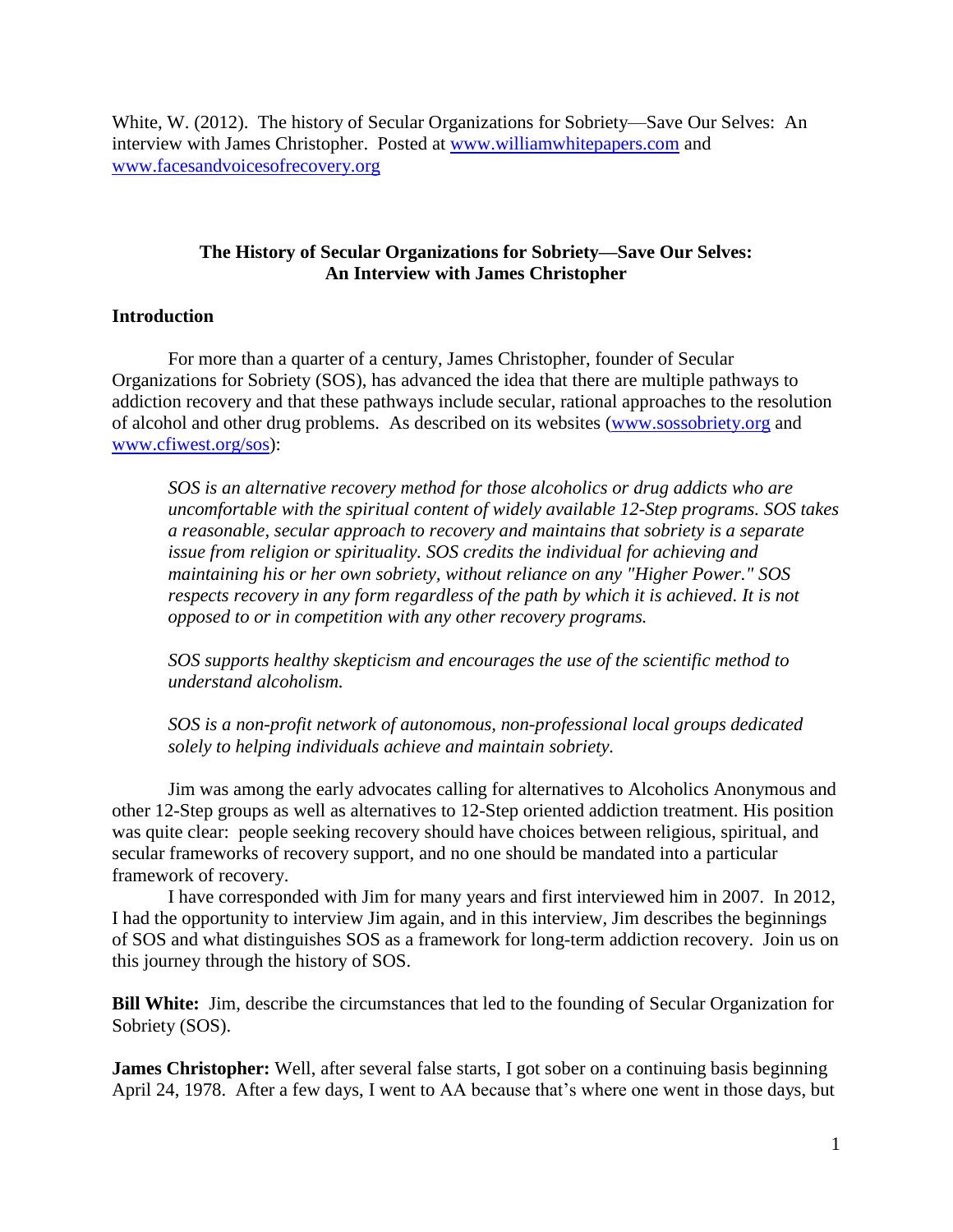after a while, I began to back away from it. I thought the people in AA were very helpful, but this particular approach was just not my cup of tea. Sobriety was my cup of tea, and I was sure you could achieve that without the spiritual and religious trappings of AA. I was sure you could get sober and stay sober without waiting for a spiritual experience. In fact, I became more and more convinced that sobriety was something that could be deliberately induced through a process that I call cognitive/visceral synchronization. That is how I've stayed sober to the present.

I'd had what I call "novelty sobriety" once before that for seven months, i.e., things are a little better, but you don't have any plan or real commitment. That came before the epiphany. Prior to the epiphany, I had suffered for more than 15 years, including an almost successful attempted suicide when I was about 30. Even that didn't stop me from drinking.

A therapist I was working with said she would not work with me if I kept on drinking and did not try AA. I didn't care for AA particularly, so after about seven months, I relapsed for a period of several years. That brings me back to age 35 on April 24, 1978. That was when I had what I think of as my "epiphany"—a strong, out-of-the-blue spiritual, emotional, intellectual, and visceral experience all fused together. It was sort of a flash neon reality of, "What is this? This isn't a life. This is a horror." I later came to think of this experience as "cognitive, visceral synchronization." It was this mind-gut fusion where you actually see the connection between the euphoria of drinking and its later consequences. Some might call it a "spiritual experience." Some might call it an emotional breakthrough. But more than anything, it is this deep realization that alcohol equals pain. I mean pain! My troubles are from drinking alcohol!

It doesn't make any difference how you come to this sobriety priority commitment. As long as people find a way to commit themselves to abstinence, they are welcome in SOS. And so it was this epiphany—this cognitive, visceral fusion, this deep realization that alcohol equals pain that led to my long-term sobriety. The straightforward way to get sober is to speak to your primitive addictive self in its own language: Alcohol equals pain.

A while after I was sober, I began to miss the camaraderie of other folks in recovery, so occasionally I would go back to an AA meeting, but they were just not for me. In 1984, I wrote an article for *Free Inquiry*, an international humanist magazine, entitled "Sobriety without Superstition" that was later published in 1985. I also began giving talks on a secular approach to alcoholism recovery at various humanist meetings. A lady who attended one of these talks said that someone really ought to start an alternative to AA. That's not what I had planned. I was happy and exuberantly sober; I wasn't carrying placards down the streets or anything, but things began to develop in 1985 and 1986. We had been having some private meetings at homes, but I started one held at the Parks and Recreation Department in North Hollywood, California. During this same time, I was getting lots of responses from people worldwide who'd read my articles and shared my response to AA meetings. Now this was clearly a kitchen table operation at this point, but I developed some materials with the help of other early SOS members. These materials included my six guidelines for sobriety that can be found today in our SOS guidebook for group leaders.

#### **SOS Suggested Guidelines for Sobriety (Read at the opening of SOS meetings)**

 To break the cycle of denial and achieve sobriety, we first acknowledge that we are alcoholics or addicts.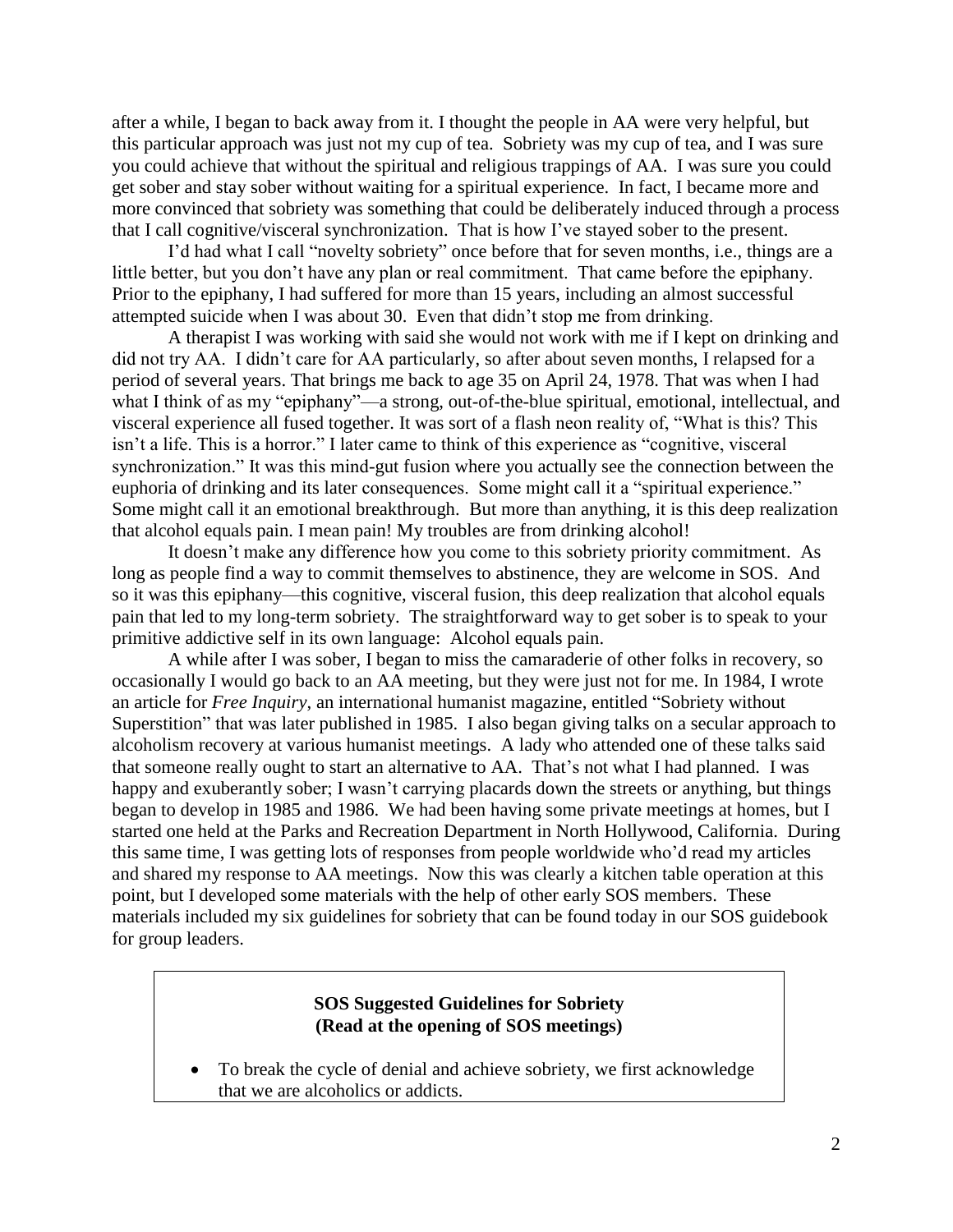- We affirm this truth daily and accept without reservation—one day at a time—that as clean and sober individuals, we cannot and do not drink or use, no matter what.
- Since drinking or using is not an option for us, we take whatever steps are necessary to continue our Sobriety Priority lifelong.
- A quality of life, "the good life," can be achieved. However, life is also filled with uncertainties. Therefore, we do not drink or use regardless of feelings, circumstances, or conflicts.
- We share in confidence with each other our thoughts and feelings as sober, clean individuals.
- Sobriety is our priority, and we are each responsible for our lives and our sobriety.

First published in James Christopher's *How to Stay Sober: Recovery without Religion* and later in the *SOS Guidebook for Group Leaders*.

**Bill White:** What are the most important qualities you brought to the founding of SOS?

**James Christopher:** I'd have to say my personal sobriety. I'm a certified addiction specialist, but far more importantly, I am a Sober Alcoholic. I don't want to get nauseating about it, but I am an exuberant sobrietist. That's been the joy of my life, along with helping create this alternative approach to recovery. I think what I added to this history is championing the individual through the SOS approach. We're not into a "groupthink" per se; we're into championing individual sobriety.

**Bill White:** Many people know of SOS from the books you wrote. How did these come about?

**James Christopher:** The books were a way to elaborate responses to all the questions that were coming into SOS from the public and the press. My first three books, *How to Stay Sober: Recover Without Religion* (1988), *Unhooked: Staying Sober and Drug Free* (1989), and *SOS Sobriety* (1992), were all published through Prometheus Books. These books further elaborated the SOS approach to recovery. My fourth book, *Escape from Nicotine Country: How to Stop Smoking Painlessly* (1999), was my response to the hideous cigarette addiction problem. We've added other literature as well, tweaking our brochures over time and two books by our members, Liz Purcell's *Seeds of Sobriety: Practical Daily Readings for Alcoholics and Addicts* (2006) and Duaine Metevia's *Building Recovery* (2008). The former is a daily meditational with secular sayings, and the latter is a guide on how to start and conduct SOS meetings. There is also Larry Hochhaus' book *Aphorisms for Addicts* (2008). We have a lot of talent and a lot of sobriety that's developed in SOS over the years. We assume folks in SOS prefer anonymity unless they say otherwise. If one says my name is Mary Smith, that's fine; if they say my name is Mary S., that's fine also.

**Bill White:** How have face-to-face meetings grown since your inception?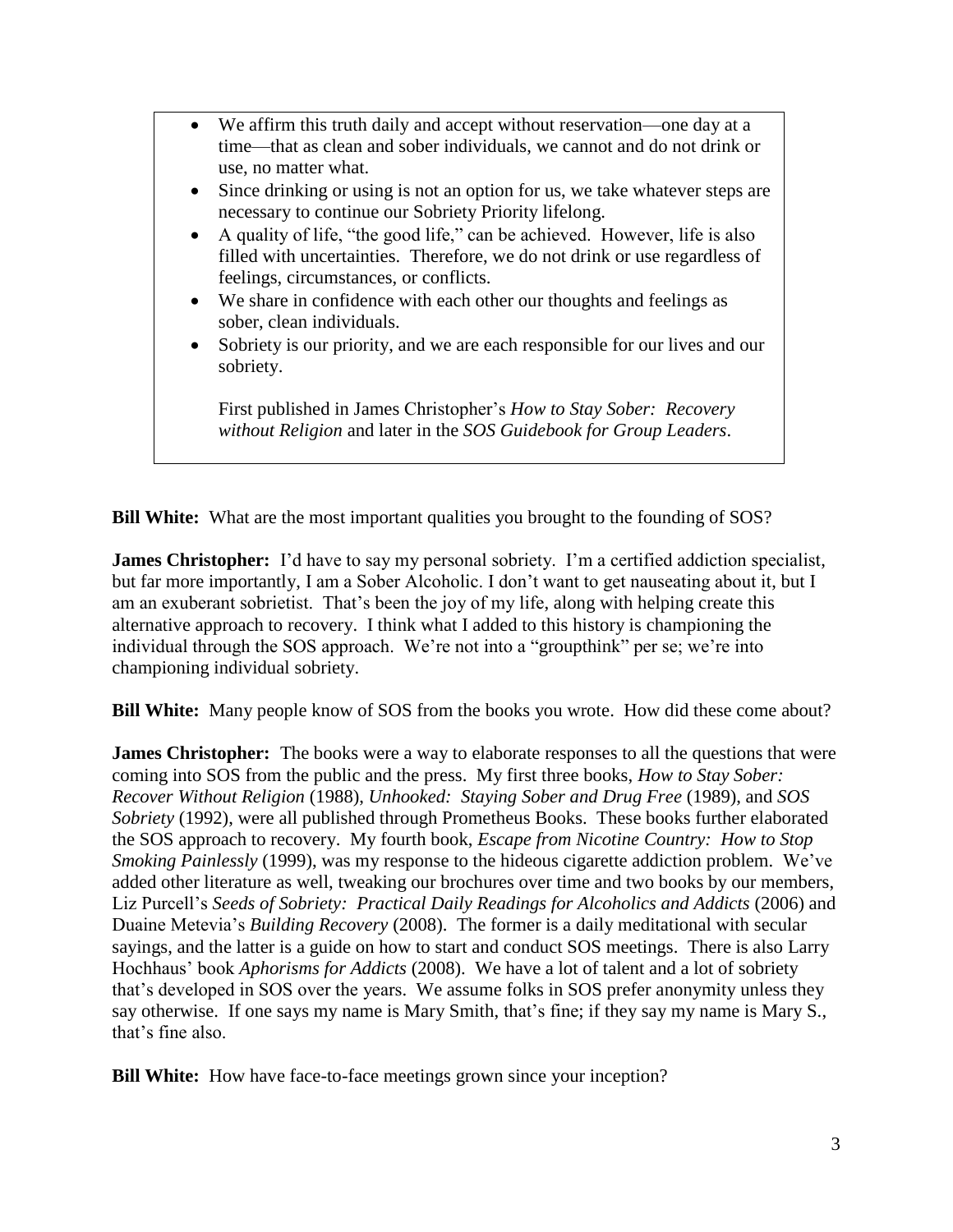**James Christoher:** The growth began shortly after the *Free Inquiry* magazine article. Then we got this tremendous publicity from other corners. Articles about SOS from the *Los Angeles Times* to the *Journal of the American Medical Association* stirred interest in what we were doing. There really was not any geographical pattern to our growth, except maybe in the larger states such as New York and Texas. In New York, court cases ruling that AA was a religious organization and that you could not mandate people to AA also reinforced the importance of choice and created a climate in which our expansion unfolded. Early on, the Texas Department of Criminal Justice invited us to offer an alternative to the 12 Steps for their inmates. California has also been a large group area, especially southern California.

We have also seen growth in Canada and Europe, particularly Western Europe. Perhaps the fastest area of overall growth has been that of our online groups.

**Bill White:** Where would you place SOS historically in the growing varieties of alternatives to Alcoholics Anonymous?

**James Christopher:** Well, we're the oldest of the secular alternatives other than Women for Sobriety, and we are the largest in terms of size and availability of meetings. We have maintained good relationships with Women for Sobriety and SMART Recovery, and we've always invited them to our conferences. At SOS, we champion the alternatives and feel the more alternatives the better. We're considered the world's largest alternative to 12-Step programs, and we maintain a growing database of more than 20,000 persons.

There is a distinctive approach within SOS. The SOS way is to encourage the individual to develop his or her own personal approach to recovery utilizing tools and structure that we offer. They can take what they like and leave the rest. I'm sure you've heard that before, but we actually mean it. There is no holy writ or anything carved in stone in our meetings. What works for Fred might not work for Ethel, you know what I mean? We don't have a "large P" program; we have individualized "small p" programs—as many as we have individuals in SOS. This has been confusing to professionals who want to know our version of the 12 Steps, but it makes perfect sense to SOS members. SOS is a friendly alternative to the 12 Steps. It's more of a selfempowerment approach, and we don't care whether you're a Baptist, Methodist, Presbyterian, Jew, Muslim, atheist, agnostic, democrat, or republican. We don't care about any of those things. We care about getting off the sauce and the drugs and staying off and supporting each other in that process.

#### **The SOS Program**

**Bill White:** Jim, one of the core ideas that came out of your epiphany was this notion of sobriety priority, which came to be such a central concept in SOS. Could you elaborate on the meaning of sobriety priority?

**Jim Christopher:** The sobriety priority means that whatever else happens in your life is a separate issue from the issue of drinking or using drugs. Nothing gets in front of my sobriety. My sobriety is numero uno as a separate issue from everything else. It's very simple for me my name is Jim, I'm a sober alcoholic, I don't drink or use no matter what. Why? Because I can't drink and use and get away with it and what's more, I don't want to drink or use and get away with it.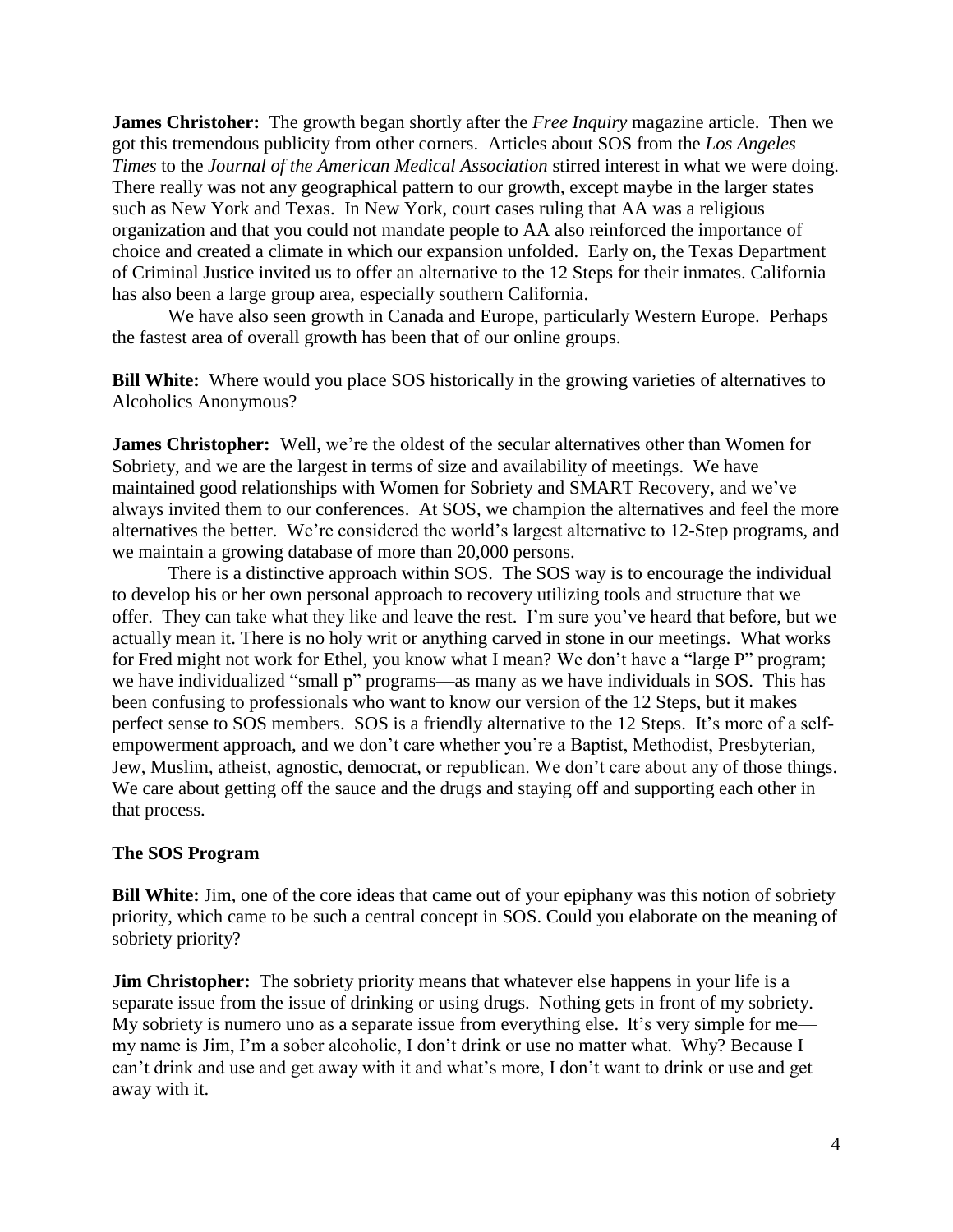I've known some sober bastards who know how to do sobriety; they know how to do sobriety, but they are real jerks. There are some really awful people who are sober, and there are some real sweethearts who are still drunk. The issue of drinking is separate from such qualities of character. I've seen awful people staying sober, and I'm thrilled by witnessing people staying sober with other unresolved issues raging. I think that's a very hopeful, helpful thing.

Having said that, the sobriety priority is a key tenet of SOS, I need to also say even that can be rejected in a free-thought forum. Any SOS member is free to say, "That's a bunch of malarkey, but I consider myself a member of SOS, too." That's fine. The point is that if they're sober, we clearly see that they're doing something right. So, if they don't go along with these core ideas, I want to make it clear, they're still welcome in SOS.

**Bill White:** Some see recovery tied closely to a larger process of transformation of character, values, and identity, but you are emphasizing that drinking is very separate from any such broader changes. Is that accurate?

**Jim Christopher:** That is accurate. Issues that contributed to people becoming addicted may be personally important, but they are not important to the decision to stop drinking and using drugs. Debates over whether addiction is a disease or a behavior rage on, but they are not important to the decision to stop the pain in your life. In SOS, we want people to obey the laws of the land, and we hope that you will and use this time now that you're no longer pickled to go back to college or go into therapy or whatever you may do to develop yourself, but we see all such decisions as separate from the more primary decision to not drink no matter what. What you choose to do or not do to develop yourself is separate from the more primitive issue of, "I am dying. This is not helpful. I am addicted to alcohol and I can't drink or use and get away with it." This priority in your life is separate from all else. When I experience bad times, whatever the situation might be, I don't think of a drink. That decision has been permanently made, but I don't assume that my sobriety is on "automatic pilot"; it's up to me to protect it, keeping it fresh, if you will. When I accept that I just can't drink or use, it's a separate issue from everything else in my life.

**Bill White:** You've expressed a preference for the term "sobriety" over the term "recovery." Could you elaborate on that?

**Jim Christopher:** I do see sobriety as a separate issue from all else, including recovery. If you're not drinking, I don't care how you've achieved it. If you used to be a drunk and you're not drinking but continue to steal hubcaps, I don't advocate that and I hope people will obey the law, but sobriety is a separate issue from these other decisions in life. Folks move at their own pace, and I guess I would call this opportunity to grow *recovery*. It's nice if people are compassionate and decent in their behavior with their fellow humans, but this is not a requirement for sobriety. Mafia chieftains can stop drinking and continue being mafia chieftains I suppose. I'm not advocating that; I'm just saying it's a separate issue from recovery. I wanted to do whatever was necessary to stay sober, and I would call that recovery. Sobriety, recovery: these are just semantics.

If you attend SOS and say, "I am recovered," bully for you! It's certainly not language I use, but you're certainly welcome to attend this free-thought forum where individuality is respected in the collective. We don't believe that the only way to get sober is through SOS. It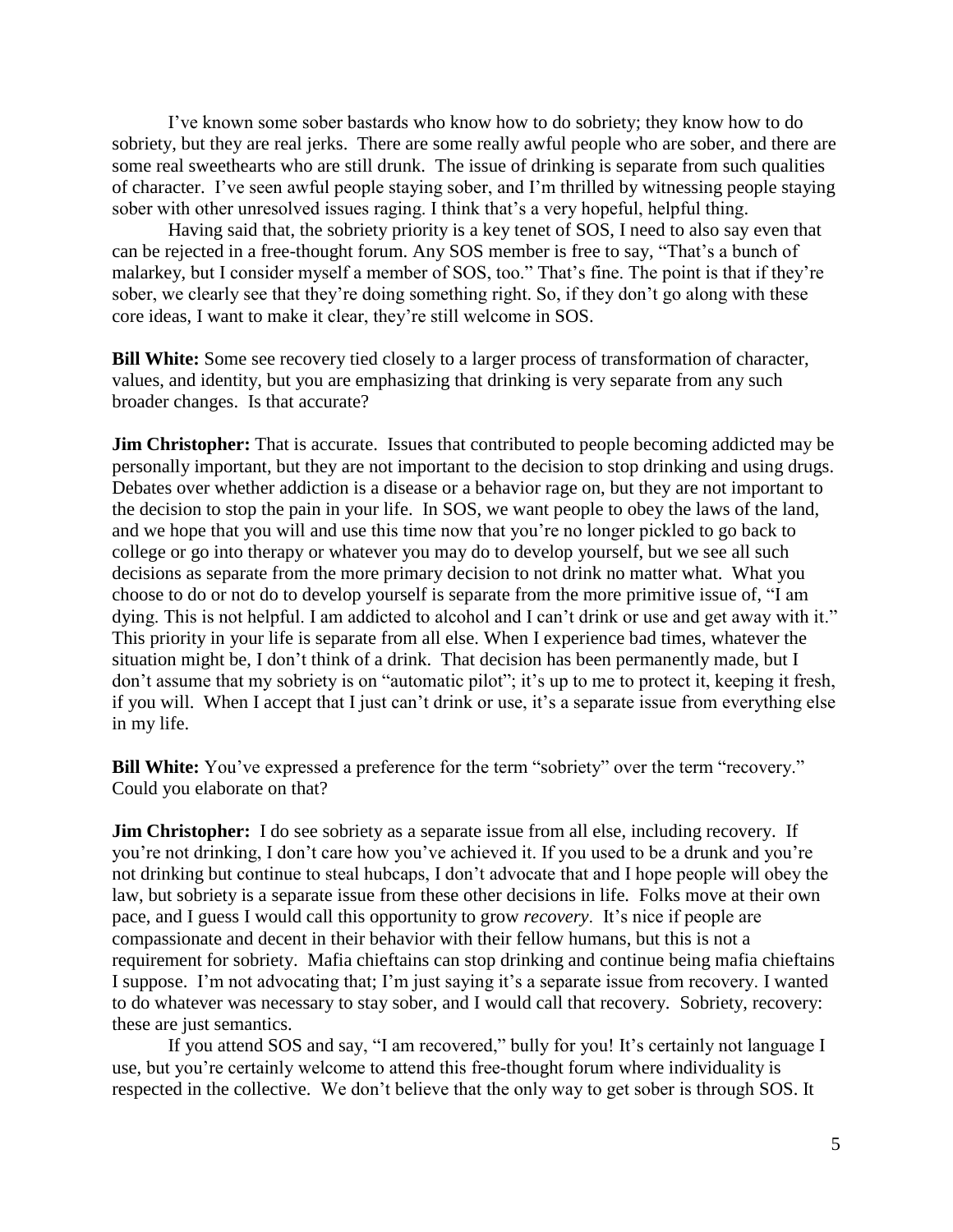might be in a church, and I've always loved and admired the Uncle Alfies of the world that said, "God damn it, that's the last drink for me" and they throw the bottle of Jack Daniels right into the lake on their fishing trip and that's it. And they're very emotional about it, too, and that's the end of it. Now, I know that some folks don't honor that as recovery. They think that they are dry drunks or some such nonsense, but those people are just as abstinent or sober as anyone else in the sober world, and there was no religious inclination whatsoever.

If somebody gets sober in a church, a synagogue, a mosque, in AA, or in a Bertrand Russell Society [laughter], it's all good and should be honored. They're sober, they've stopped drinking. I may not agree with their methods, but that's their business. Feeling connected to a community of recovering people is important, but I was sober on my own without saying hello to recovering people.

**Bill White:** What common practices in AA would not be found in SOS?

**James Christopher:** I will give you a few examples. We don't have sponsorship, which we believe often fosters guru-ism. As a new member, we don't direct you; we walk beside you. If you have three days of sobriety, we don't say "Put cotton in your mouth and open up your ears, sit down and shut up." We say "Participate, participate, participate; we're not going to force you to, but we hope you'll get quickly involved." We don't use bumper sticker lingo, so you would find SOS meetings free from the sloganeering common in other groups. We encourage free expressions of members to each other in the meetings, and we are tolerant of people using any methods that are helping them stay sober. And we are fine with people leaving SOS meetings when they feel they no longer need such support. A lot of people get pretty healthy here so there's nothing wrong with people moving on with their lives as long as they can take the necessary sobriety priority and sobriety tools with them. We have what I call the SOS Sobriety Priority for folks—something right off the rack—but if someone wants to craft their own program, they are free to do that in SOS. But there are also many things SOS and AA share in common—a focus on abstinence, a focus on mutual support, a meeting format, exchanging telephone numbers, and so on.

**Bill White:** Some people are surprised to find that there are members of SOS who also simultaneously participate in AA.

**James Christopher:** There are some folks—I call them United Nations folks—who can go to anything and get what they like out of it. They are very, very open to all ideas and can listen to all sides and be reasonably objective. Such folks can go to 12-Step meetings, SOS meetings, Women for Sobriety meetings, and SMART Recovery meetings and on and on and get something out of all of them. But then there are ones in each group, and in my experience particularly from 12-Step groups, who just don't think other groups should exist. Someone shook one of my books in my face once on a TV tour, and I said, "May we exist?" He really felt that we shouldn't. Our motto is, "Hey if you don't like the support, then don't go there." But all groups have a right to exist.

In the early days, almost all SOS members had prior experience in AA, but today people achieve and maintain their sobriety who have never been to an AA meeting.

**Bill White:** Does SOS have a particular stance on medications as an aid to recovery?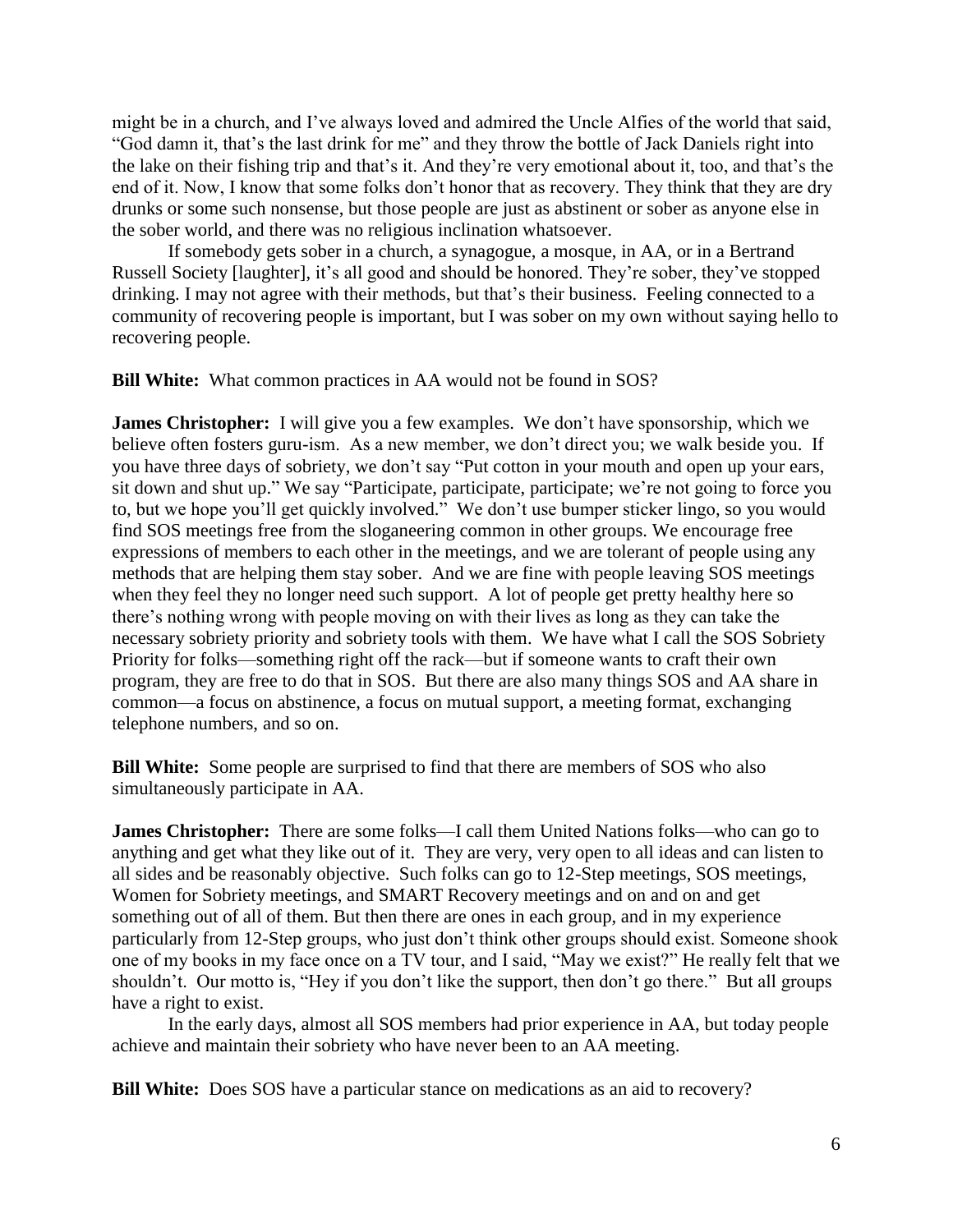**James Christopher:** Medication for addiction or a co-occurring psychiatric condition can be helpful depending on the individual. I'm not a person on medication, so would I say, "Ain't I great?" No, I would say, "Ain't I lucky," because I don't imagine things and hear voices in my head. I'm just fortunate that I don't, but am I better than those who need medication support? Of course not!

### **SOS Organizational Structure**

**Bill White:** Could you describe the organizational structure of SOS?

**James Christopher:** We take a free thought forum approach, not that it's a free for all. That means that there's the SOS clearinghouse, which doesn't tell you how to live but supplies meeting materials and connects folks with others. Each meeting is autonomous as long as they have three precepts in place: they are secular, they are self-help rather than professionally facilitated meetings, and their primary reasons for existing are to achieve and maintain abstinence and to support each other in that process. If they have that going for them, then they can conduct the meetings as they wish. We don't have a one size fits all format that we impose on all SOS groups. We have a general suggested format, and they can add or take away from that, whatever helps their particular meeting.

**Bill White:** Is there a governing structure of SOS?

**James Christopher:** Yes, each meeting governs itself. We don't have any structured hierarchy. We only have the clearinghouse as a support to local meetings and host of our international gatherings. Free anonymous meetings all over the world, each responsible for itself, has worked very well for us.

**Bill White:** How is the SOS Clearinghouse financially supported?

**James Christopher:** The SOS Clearinghouse is autonomously administered—that would be yours truly. I'm on a modest salary from the Center for Inquiry Transnational. The Center for Inquiry / Los Angeles houses the SOS Clearinghouse. The Clearinghouse is supported by a mix of donations, income from literature and books, and periodic fund drives. We're always in the red, but we have survived all of these years.

**Bill White:** So many groups that preceded AA self-destructed, and AA's resilience has been attributed in great part to AA's twelve traditions. Is there a counterpart to the traditions in SOS?

**James Christopher:** The answer is yes, and what we think of as general principles and guidelines are outlined in our brochures and can be found displayed on our website (See Appendix).

### **Future of SOS**

**Bill White:** Jim, any final reflections as you look back over this work you have been involved in for so many years now?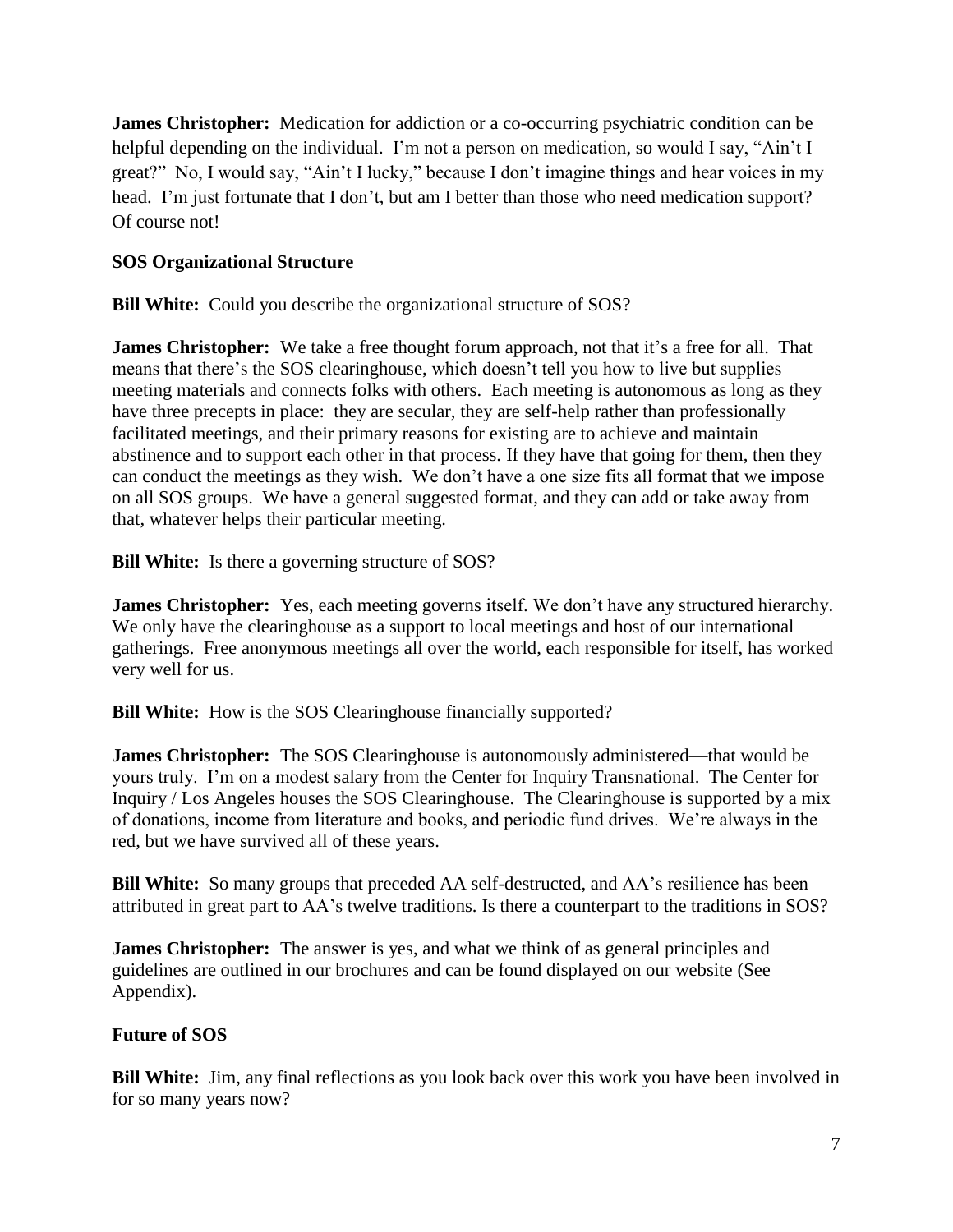**James Christopher:** I'm just a regular down home guy who's happy to be off the sauce and to have a life that I've enjoyed immensely. I'm looking forward to the day when AA takes its rightful place as one of many recovery pathways. I'm looking forward to a time when more lives will be saved because of these expanded choices. SOS, AA, Women for Sobriety, SMART Recovery, and all the rest: they are all needed because not everyone who needs recovery support is going to be attracted to or stick with AA. Recovery from addiction is hard, and we need all the help we can get. And if one door doesn't work, maybe another door will. That's my only point in this work I've done with SOS. We need these alternatives; we don't need just one true way.

**Bill White:** Jim, thank you for taking this time to share your experiences and ideas, and thank you for all you have done for people seeking recovery.

**Acknowledgement:** Support for this interview series is provided by the Great Lakes Addiction Technology Transfer Center (ATTC) through a cooperative agreement from the Substance Abuse and Mental Health Services Administration (SAMHSA) Center for Substance Abuse Treatment (CSAT). The opinions expressed herein are the view of the authors and do not reflect the official position of the Department of Health and Human Services (DHHS), SAMHSA, or CSAT.

### **Appendices**

### **SOS-related Reading**

Atkins, R. (no date). For treatment professionals: The importance of treatment alternatives. Bethesda, MD: The Walsh Group.

Atkins, R.G., & Hawdon, J.E. (2007). Religiosity and participation in mutual-aid support groups for addiction. *Journal of Substance Abuse Treatment*, 33(3), 321-331.

Christopher, J. (1988). *How to Stay Sober: Recovery without Religion.* Buffalo, NY: Prometheus Books.

Christopher, J. (1989). *Unhooked: Staying Sober and Drug Free.* Buffalo, NY: Prometheus Books.

Christopher, J. (1992). *SOS Sobriety: The Proven Alternative to 12-Step Programs.* Buffalo, NY: Prometheus Books.

Christopher, J. (1999). *Escape from Nicotine Country*. Amherst, NY: Prometheus Books.

Connors, G.J. & Dermen, K.H. (1996). Characteristics of participants in Secular Organization for Sobriety. *American Journal of Alcohol and Drug Abuse*, *19*(4), 281-295.

Fenster, J. (2006). Characteristics of clinicians likely to refer clients to 12-Step programs versus a diversity of post-treatment options. Drug and Alcohol Dependence, 83(3), 238-246.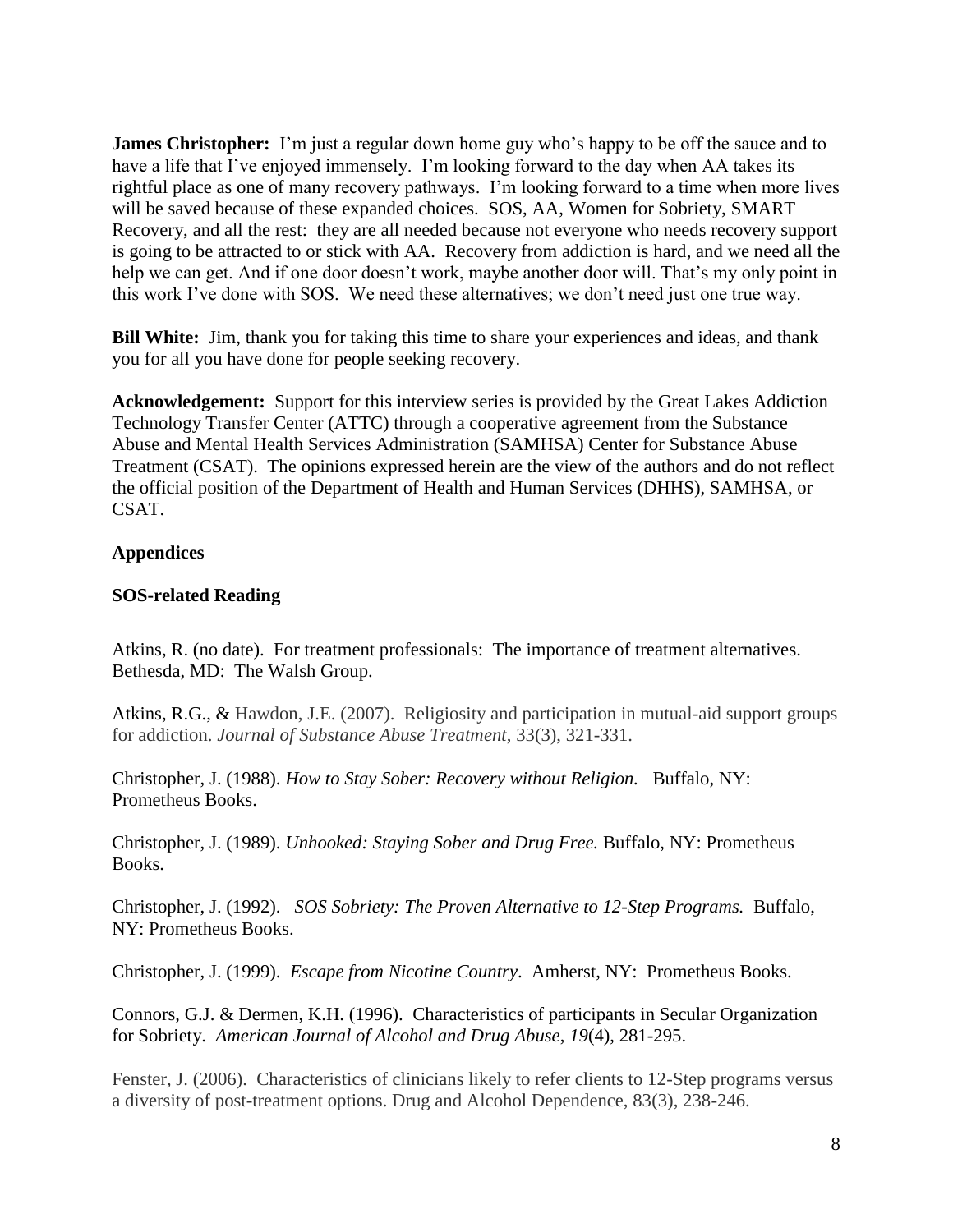Gibbons, S.J. (2006). SOS as a viable self-help alternative. Free Inquiry, August/September, 1- 2.

Hochhaus, L. (2008) *Aphorisms for Addicts* . Hochhaus Publishing.

Metevia, D. (2008). *Building Recovery*. Garland, TX: It's A Choice Publishing.

Purcell, L. (2006) *Seeds of Sobriety: Practical Daily Readings for Alcoholics and Addicts.*  Parker, CO: Outskirts Press.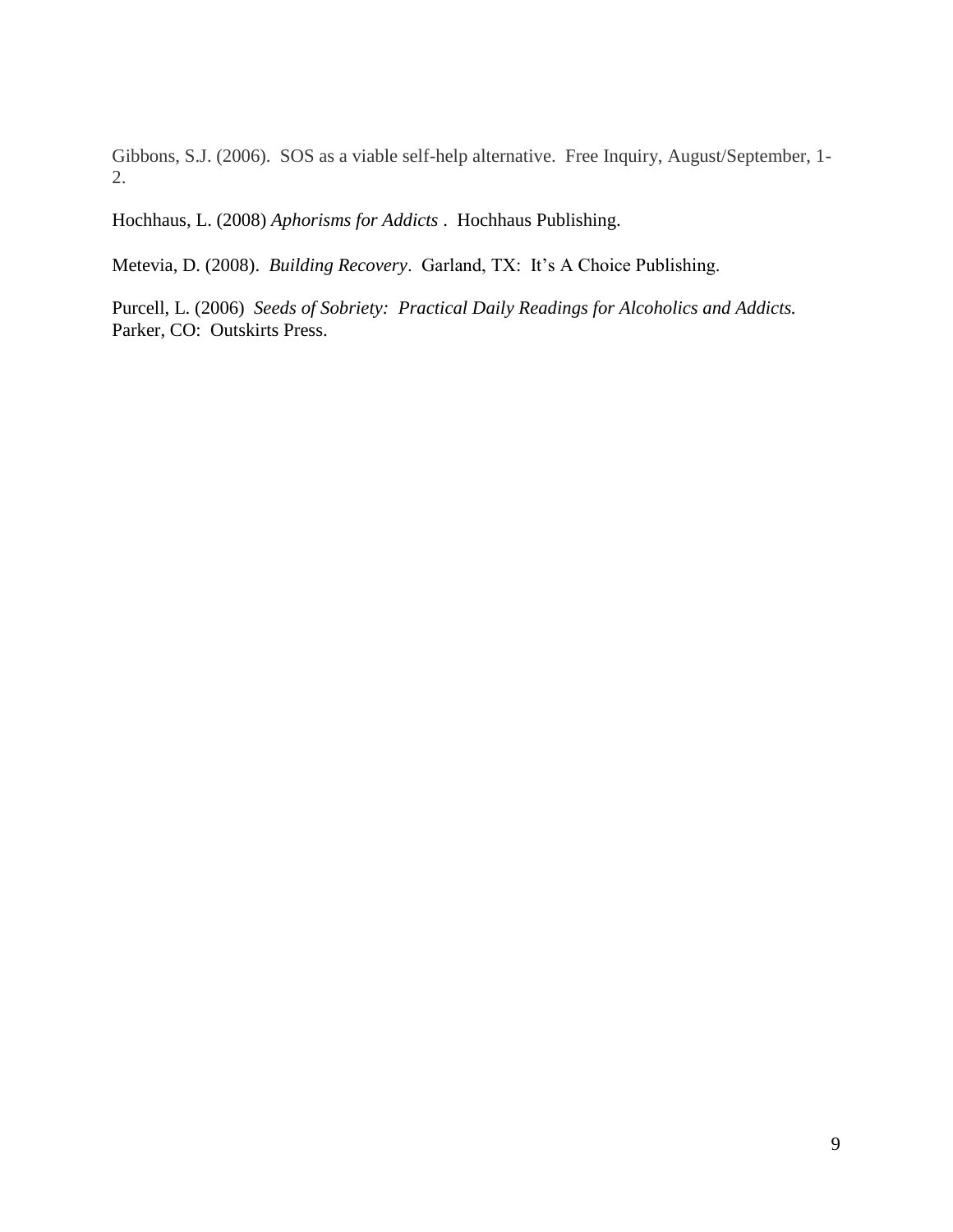# **General Principles of SOS (reposted with permission)**

All those who sincerely seek sobriety are welcome as members in any SOS Group.

Although sobriety is an individual responsibility, life does not have to be faced alone. The support of other alcoholics and addicts is a vital adjunct to recovery. In SOS., members share experiences, insights, information, strength, and encouragement in friendly, honest, anonymous, and supportive group meetings.

Sobriety is the number one priority in an alcoholic's or addict's life. As such, they must abstain from all drugs or alcohol.

SOS is not a spin-off of any religious group;, There is no hidden agenda, as SOS is concerned with sobriety, not religiosity.

SOS seeks only to promote sobriety amongst those who suffer from alcoholism or other drug addictions. As a group, SOS has no opinion on outside matters and does not wish to become entangled in outside controversy.

To avoid unnecessary entanglements, each SOS group is self-supporting through contributions from its members, and refuses outside support.

Honest, clear, and direct communication of feelings, thoughts, and knowledge aids in recovery and in choosing non-destructive, non-delusional, and rational approaches to living sober and rewarding lives.

As knowledge of drinking or addiction might cause a person harm or embarrassment in the outside world, SOS guards the anonymity of its membership and the contents of its discussions from those not within the group.

SOS encourages the scientific study of alcoholism and addiction in all their aspects. SOS does not limit its outlook to one area of knowledge or theory of alcoholism and addiction.

# **General Guidelines of SOS (reposted with permission)**

## **Purpose**

Support groups provide a regular coming together of people with similar problems and concerns in a non-judgemental and safe atmosphere. The members of such a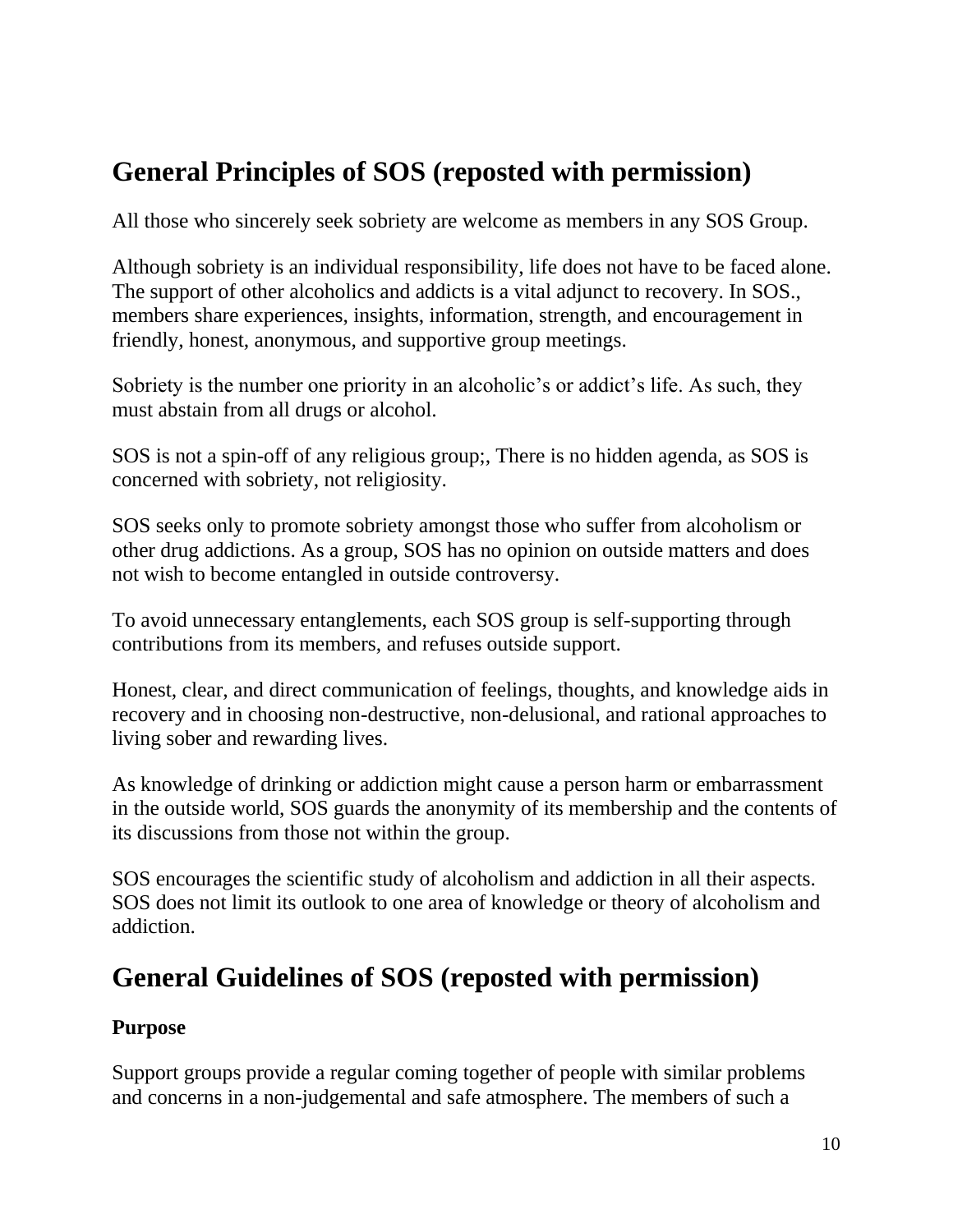group are free to work out its structure and the format of its meetings. Meetings usually include a forum for the exchange of information, experiences, and ideas. This exchange is always done in ways that are not threatening to the members and which help validate to the person in pain the realness of his or her experience. The meeting sometimes becomes the one anchor in the new member's current stormy existence.

## **Self-Help**

Support groups of the type we are starting are also "self-help" groups. That is, they operate non-professionally, offering no medical advice or psychotherapy. Instead, the members share their own experiences and understandings, their personal failures and victories. In time, the new member begins to discover what is needed to fit his or her particular situation.

In general, the goal of each group is to support its members while they learn to cope with frustration, despair, and the isolation which brought most of them to the group initially. In addition, each group may want to define its own specific goals and emphasis, if any—always with sobriety as the priority. Unless sobriety is the priority for chemically addicted persons, no amount of personal growth in other areas of life is likely to bring the needed recovery.

## **Group Variations**

The original SOS groups began as groups for alcoholics. These groups have been extremely flexible in accommodating family members and friends of alcoholics and addicts, compulsive overeaters, and those addicted to drugs other than alcohol. Groups of family members are beginning to meet separately now (as an SOS support group) and other groups are in the making. In the meantime, we have been able to explore for ourselves the pros and cons of both open and special interest group meetings.

There are many possibilities. Groups could expand to include all those harmed by dysfunctional families or relationships, regardless of the initial cause of the problem. SOS groups can also be formed wherever a secular alternative is needed for compulsive overeaters, smokers, addicts of a specific drug or of drugs in general, compulsive gamblers, people with sexual obsessions, adult children of alcoholics (or from dysfunctional homes in general), or any other group needing to meet for mutual support. Adults may want to start SOS meetings for teenagers or younger children using drugs or living in dysfunctional homes. If you need support in these or other areas, you can get together with those who share your problems and concerns and help create a secular group to meet those concerns.

## **Secular Distinction**